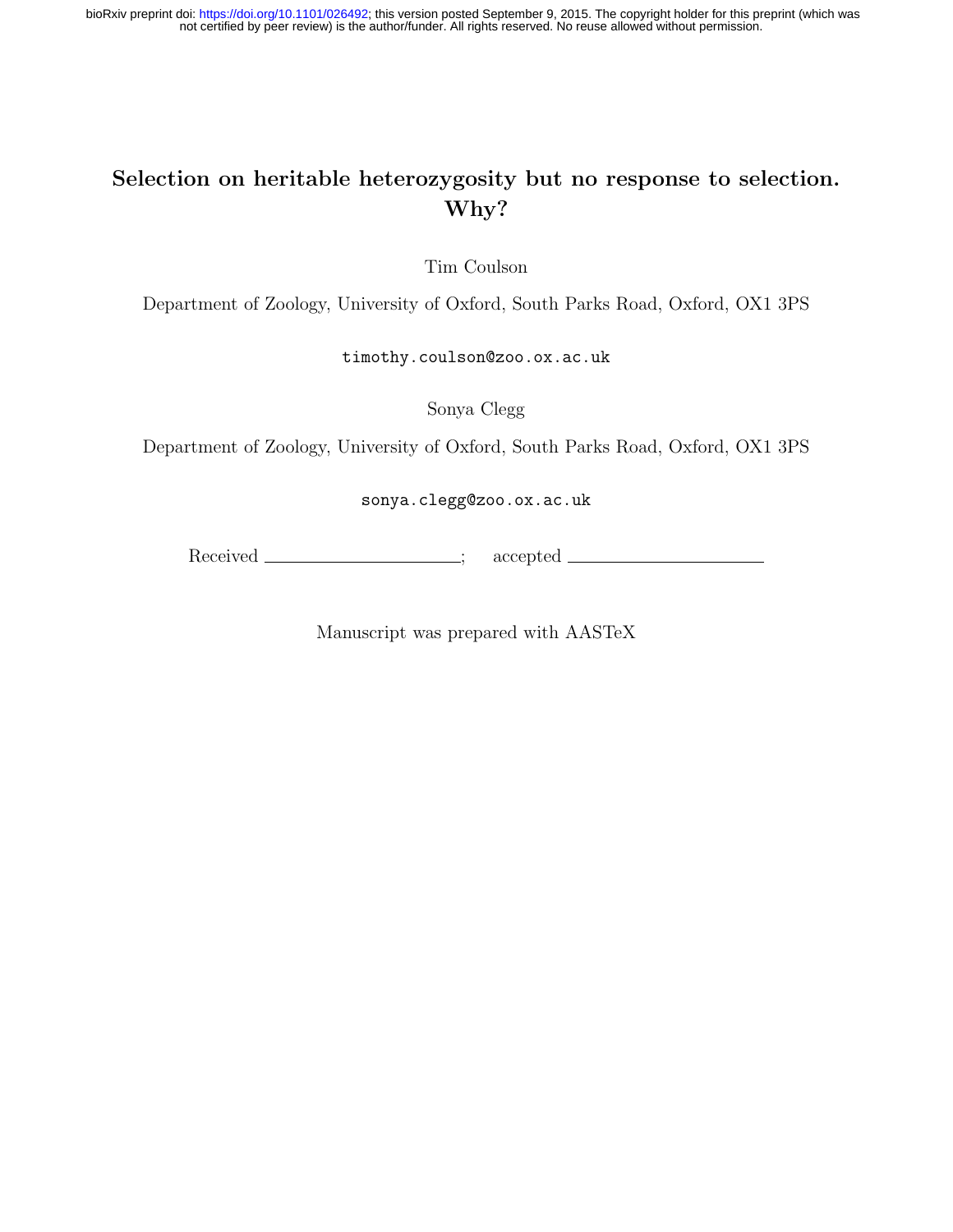#### $-2-$

### Abstract

The realisation that heterozygosity can be heritable has recently generated some elegant research. However, none of this work has discussed the fact that when heterozygote advantage occurs, heterozygosity can be heritable, yet allele frequencies remain at equilibrium and do not evolve with time. From a quantitative genetic perspective this means the character is heritable, is under selection, yet no response to selection is observed. We explain why this is the case, and discuss potential implications for the study of evolution in the wild.

### Main text

Heterozygosity-fitness correlations are often reported from natural populations (Hansson and Westerberg 2002; Chapman et al. 2009). Examples of heterozygosity averaged across multiple loci influencing life history traits are widespread (Hansson and Westerberg 2002), while sickle cell anaemia provides a text book example of heterozygote advantage at a single locus (Serjeant and Serjeant 1992). Heterozygosity can also be heritable, both at a single locus (Mitton et al. 1993; Nietlisbach and Hadfield 2015) and across multiple loci (Nietlisbach et al. 2015). Nietlisbach et al. (2015) point out that heritability of heterozygosity "is an essential requirement for an evolutionary response". However, we would not always expect heterozygosity to evolve even when it is heritable and under selection. Here we explain why.

Heterozygote advantage maintains genetic variance: at a single locus, if the heterozygote is fitter than either homozygote, then genetic variation will be maintained, and allele frequencies will converge on equilibrium values (Crow et al. 1970). In the simplest case of two alleles and three genotypes  $AA$ ,  $AB$  and  $BB$  we will denote the equilibrium allele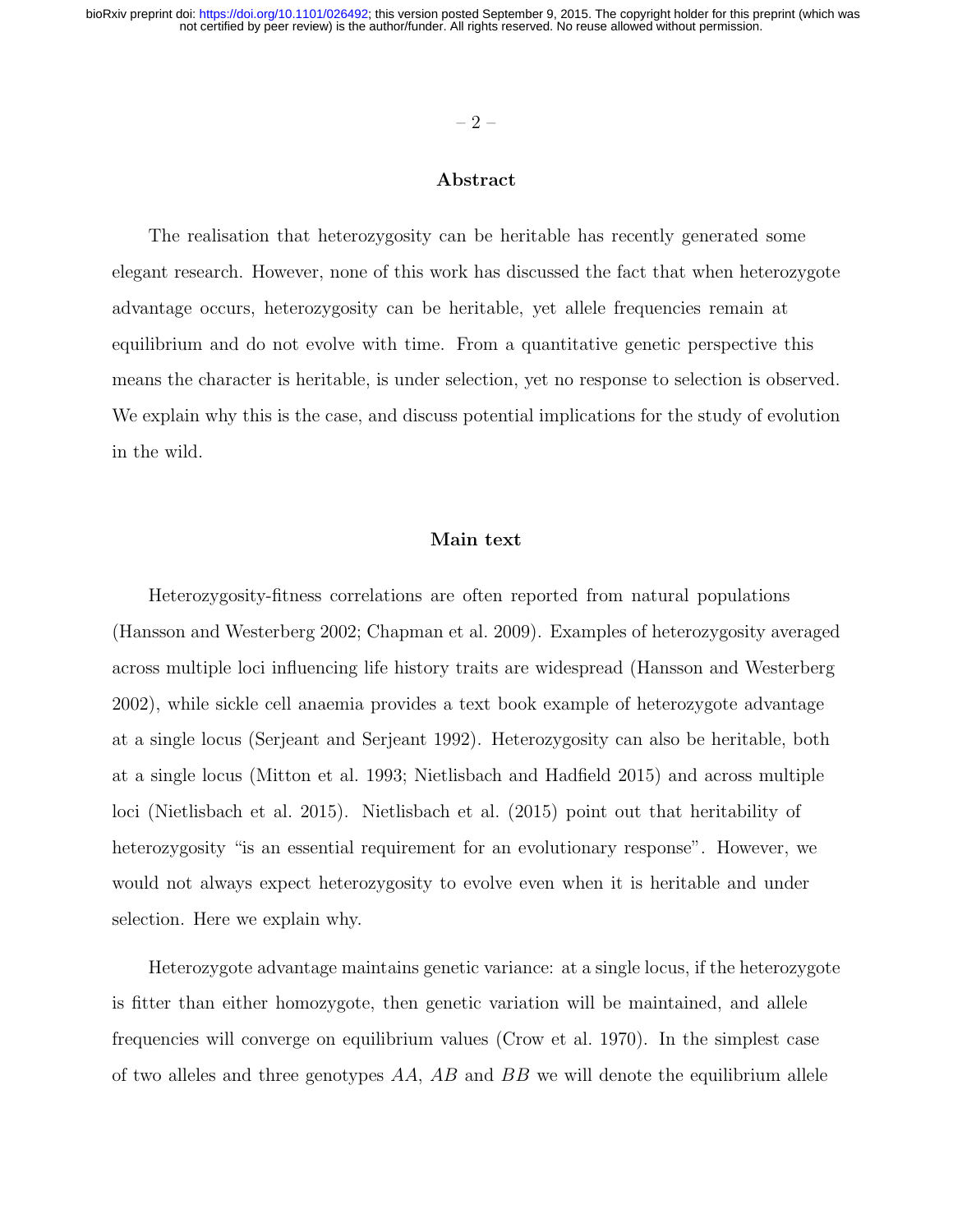– 3 –

frequencies of A as p and of B as  $q = 1 - p$ . When  $p \neq q$  then heterozygosity at the locus will be heritable because the parent offspring covariance for heterozygosity will be greater zero (Mitton et al. 1993; Nietlisbach and Hadfield 2015). This means we have a case where heterozygosity is heritable, is under selection, but allele frequencies do not change and consequently no response to selection is observed. Why?

At a two allele locus the three genotypes  $AA$ ,  $AB$  and  $BB$  occur at frequencies  $p^2$ , 2pq and  $q^2$ . They have relative fitnesses of  $1-s$ , 1 and  $1-t$ . The distribution of parental genotypes is consequently  $(1-s)p^2$ ,  $2pq$  and  $(1-t)q^2$ . However, because allele frequencies are at equilibrium, selection cannot alter them:  $p$  and  $q$  must take values such that the contrasting genotype frequencies before  $(p^2, 2pq \text{ and } q^2)$  and after  $((1-s)p^2,$ 2pq and  $(1-t)q^2$ ) selection both have the same values of p and q. From a population genetics perspective this is well understood (Weir et al. 1990). Assume random mating. The genotype distribution among parents  $(((1-s)p^2, 2pq \text{ and } (1-t)q^22)$  must result in an offspring genotype distribution of  $p^2$ , 2pq and  $q^2$  because genotype distributions cannot evolve indefinitely without shifting  $p$  and  $q$  – the equilibrium frequencies. So what does this mean from a quantitative genetic perspective, and in particular from the way that additive genetic variance is statistically estimated by comparing genotypes across relatives?

The narrow sense heritability is estimated as the phenotypic covariance between offspring and their parents. This, along with the heritability of a genotype or character, can be estimated using parent-offspring regression (Falconer 1960). Mitton et al. (1993) and Nietlisbach and Hadfield (2015) use population and quantitative genetic theory to explain the circumstances under which heterozygosity is heritable, and show how it can contribute to the additive genetic variance at a locus. This is elegant work. However, it is insufficient to explain the paradox we raise earlier: heterozygous advantage results in equilibrium allele frequencies even when heterozygosity is heritable. We show why by fitting parent-offspring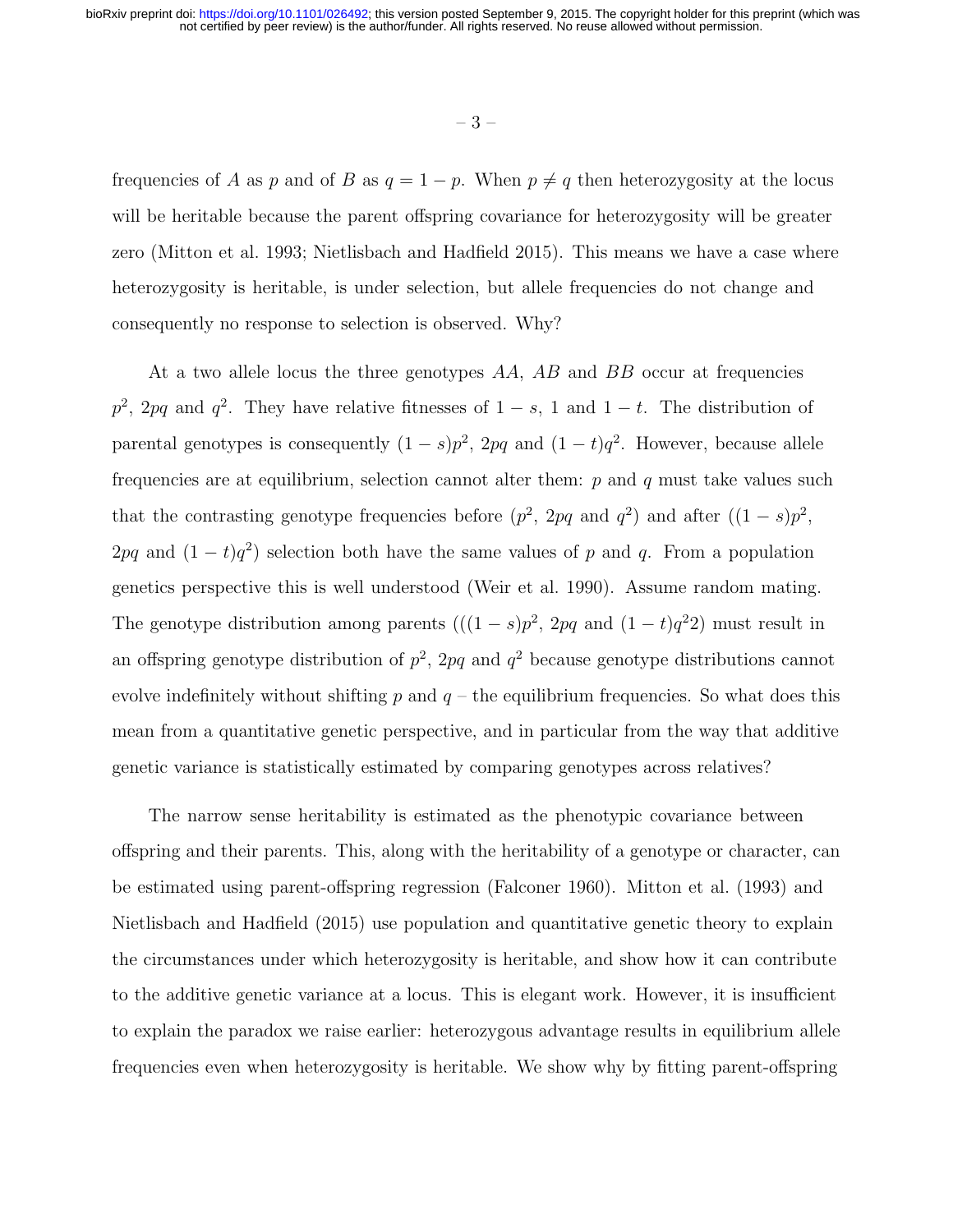$-4-$ 

regressions to genotype data at a locus when heterozygosity is heritable and subject to selection.

First, we denote the three genotypes  $-1$ , 0 and 1 rather than AA, AB and BB. This is because we need numbers in order to conduct a regression. We then regress these values in parents against those in offspring, weighting each point by the frequency of each genotype that each parental genotype will produce. For example, if we denote the genotype frequencies among selected parents as  $f_{AA}$ ,  $f_{AB}$  and  $f_{BB}$ , then an AA parent is expected to produce  $f(A)$ <sup>2</sup> + 0.5 $f_{AA}f_{AB}$  AA offspring. As is well understood, the regression line will have a slope of 0.5, which is interpreted as the heritability of the genotype (Figure 1A) (Weir et al. 1990). If we pool data across the two homozygotes, and now score homozygosity with a  $-1$  and heterozygosity with a  $+1$  we can conduct a similar analysis to estimate the heritability of heterozygosity (Figure 1B). As expected, when  $p \neq q$  then heterozygosity is heritable (Figure 1B), yet when  $p = q$  it is not (Figure 1C and 1D).

An important features of the regression lines in Figure 1 is that the intercept is not 0. In the example in Figure 1A, where  $p = 0.675$  and  $q = 0.325$  generated by setting  $s = 0.15$ and  $t = 0.85$  the regression line is offspring genotype =  $-0.175 + 0.5$ parental genotype, and in Figure 1B offspring heterozygosity =  $-0.1225 + 0.1225*$  parent heterozygosity.

The negative intercept arises because the key assumption of normality in parentoffspring regression is violated. The negative intercept is important here because it means that although offspring resemble their parents, selection cannot be realised because the inheritance process exactly counters the gains achieved by selection. Although we have only illustrated the negative intercept for a single locus with two alleles, a negative intercept will also be observed for multi-allelic loci and for multilocus genotypes at equilibrium. And this means that heterozygosity can not evolve with time when heterozygote advantage is operating and allele frequencies are at equilibrium, even though it will be heritable when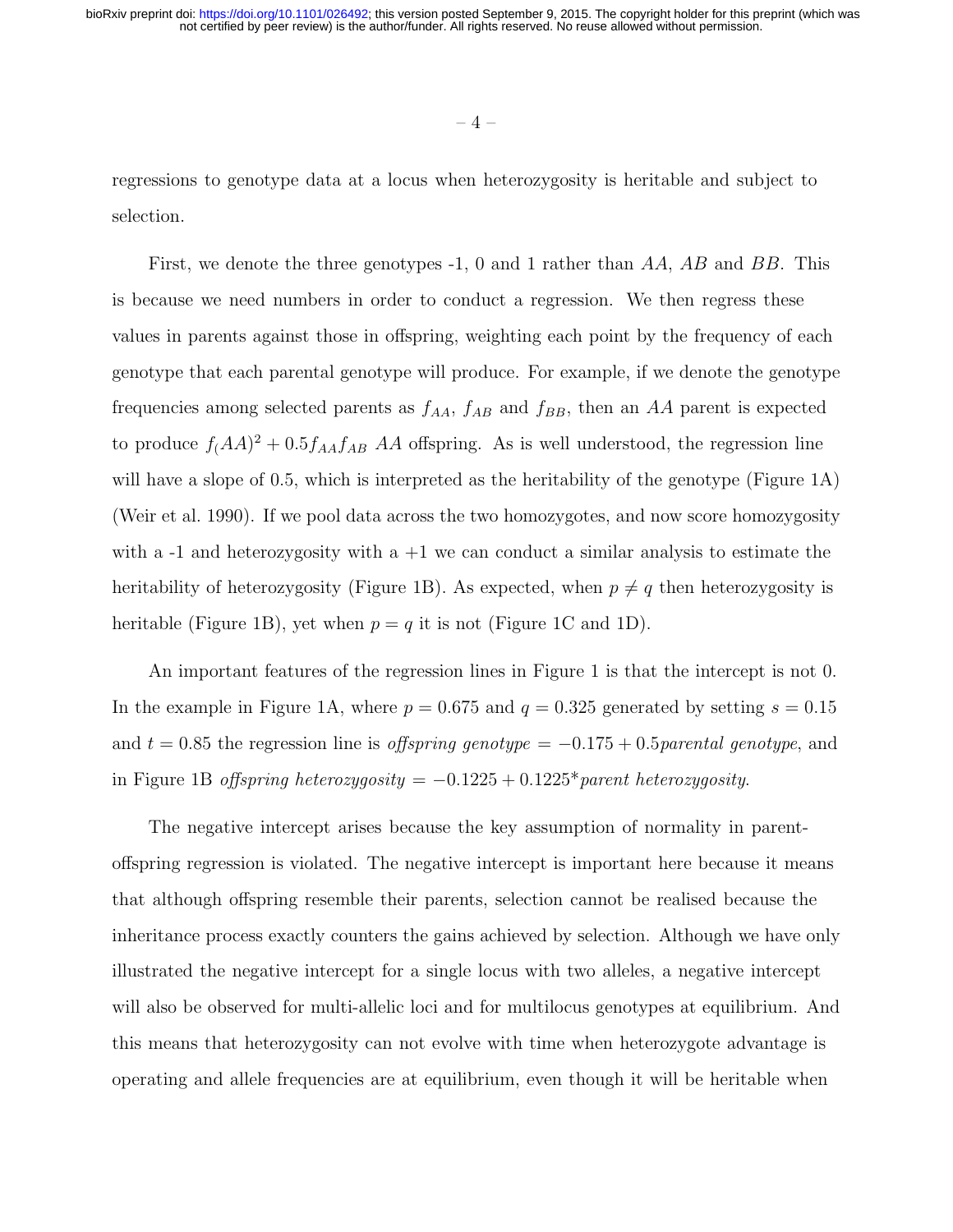$p \neq q$ .

A similar observation was observed by Coulson and Tuljapurkar (2008) when working with phenotypes in red deer – they noted that phenotypic inheritance exactly countered selection on birth weight because the intercept of the parent-offspring regression was less than zero. This was reflected by terms in the age-structured Price equation they used cancelling one another out. Coulson and Tuljapurkar (2008) did not propose a genetic mechanism for their observation; it is interesting to speculate that heterozygous advantage was the cause.

Not all loci are going to be at equilibrium, and when they are not, or when homozygote advantage is operating, then heterozygosity could evolve if it were subject to selection. However, it is unclear how frequently such circumstances will be encountered in the wild, because if selection is operating on a locus in the absence of heterozygote advantage we would expect allele frequencies to tend to fixation, although drift can obviously play a role in preventing this happening (Crow et al. 1970).

In many wild populations allele frequencies are not equal, heterozygosity is under selection, it is heritable and yet it is not evolving (Forcada and Hoffman 2014, for example). This is exactly what we would expect – heterozygosity may have a narrow sense heritability but in the broad sense it is not heritable. If heterozygosity contributes to a character's phenotypic value it could also influence estimates of additive genetic variance and heritability of that character. Observations of heritable characters under selection that show no response to selection are widespread in natural systems (Merilä et al. 2001). Perhaps heritable heterozygosity provides an explanation in addition to those already proposed to explain this conundrum. Further theoretical and empirical work is required to see whether the non-additive component of the additive genetic variance is biasing estimates of heritability in the wild. In the meantime, it is probably worth while for quantitative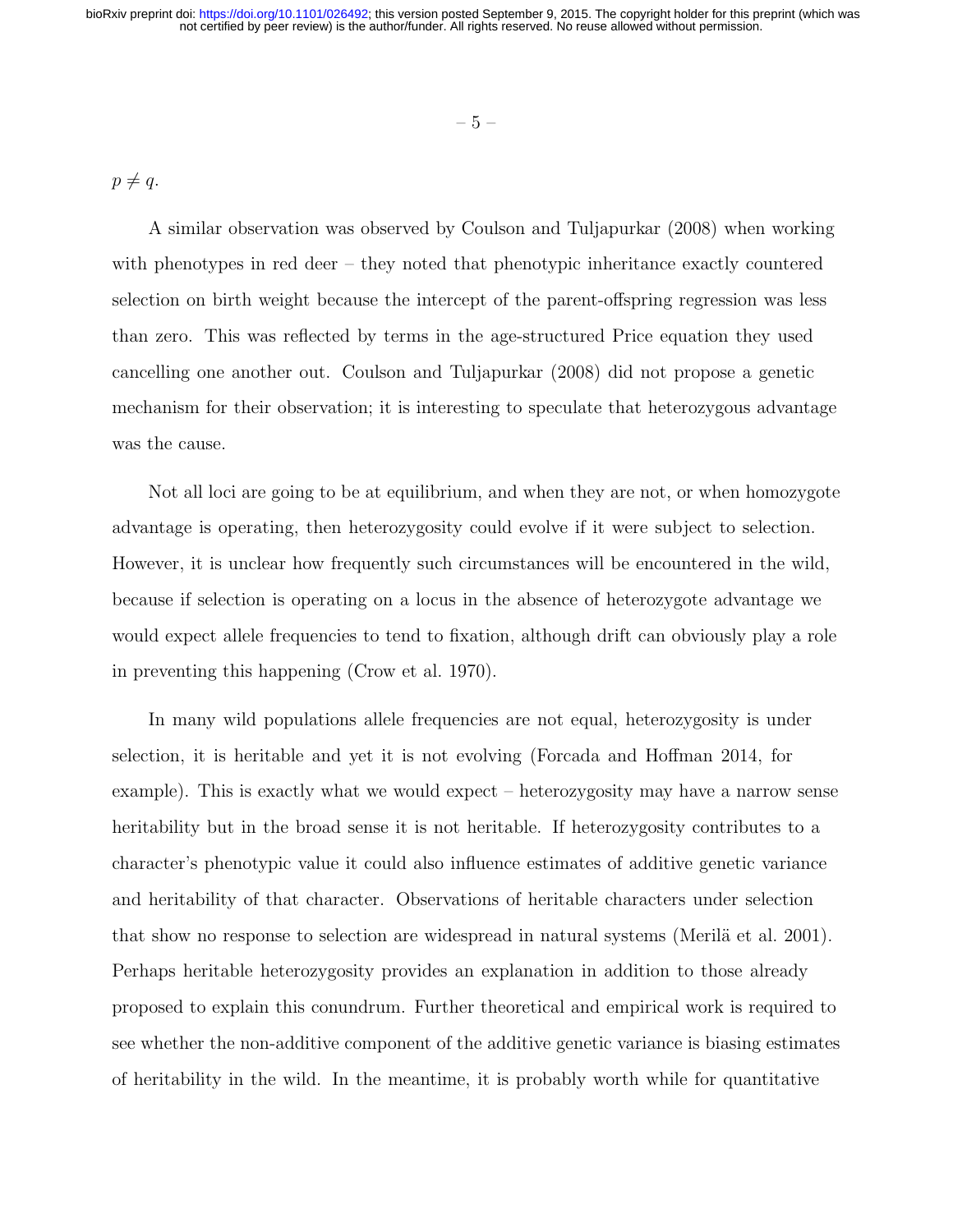geneticists to examine the intercept of parent-offspring regression as well as the slope.

## Acknowledgements

Thanks to the Centre for Advanced Study at the Norwegian Academy of Sciences who paid for the Heathrow-Oslo flight on which this manuscript was written.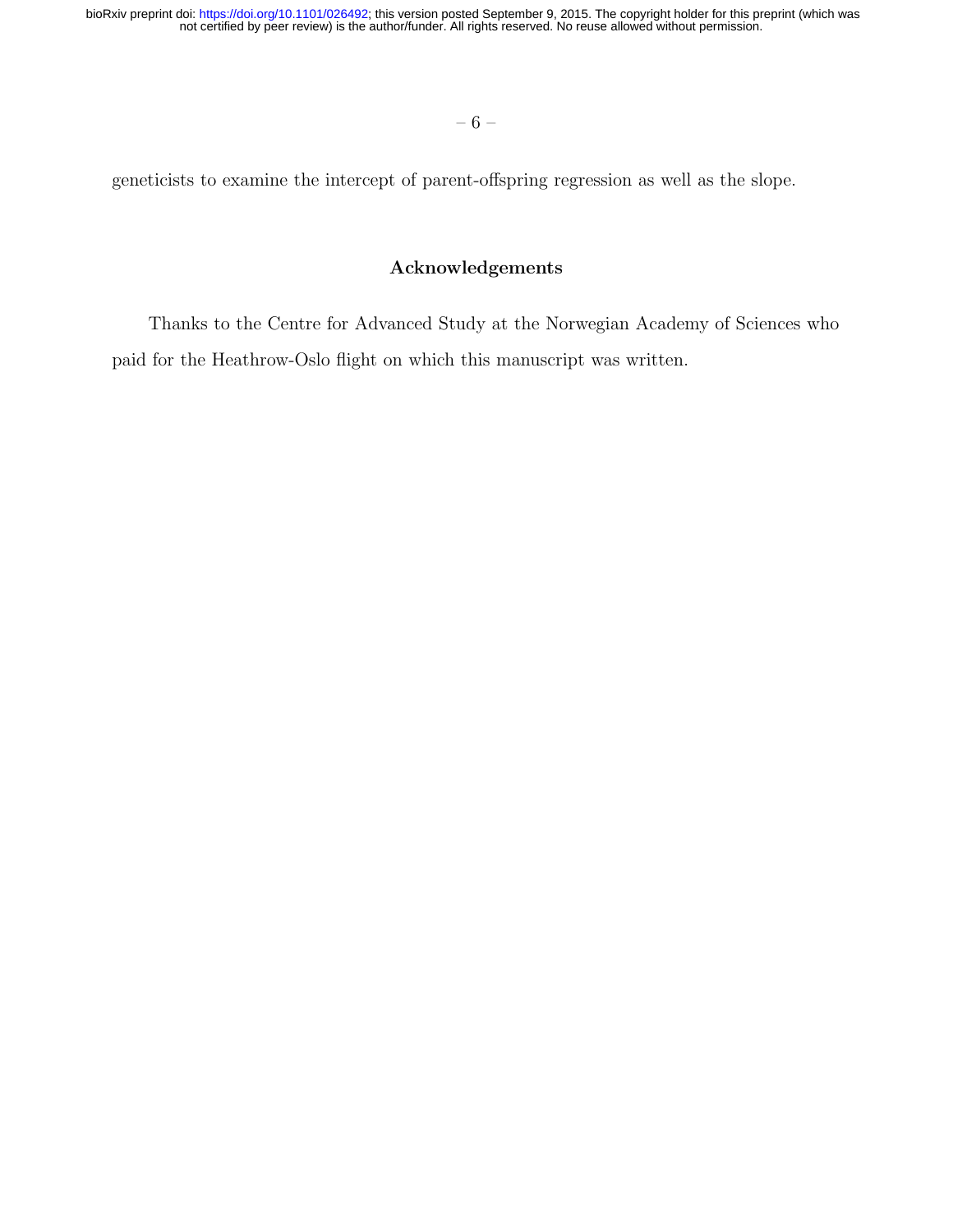### $-7-$

### REFERENCES

- Chapman, J., S. Nakagawa, D. Coltman, J. Slate, and B. Sheldon, 2009. A quantitative review of heterozygosity–fitness correlations in animal populations. Molecular Ecology 18:2746–2765.
- Coulson, T. and S. Tuljapurkar, 2008. The dynamics of a quantitative trait in an age-structured population living in a variable environment. The American Naturalist 172:599.
- Crow, J. F., M. Kimura, et al., 1970. An introduction to population genetics theory. An introduction to population genetics theory. .
- Falconer, D. S., 1960. Introduction to quantitative genetics. DS Falconer.
- Forcada, J. and J. I. Hoffman, 2014. Climate change selects for heterozygosity in a declining fur seal population. Nature 511:462–465.
- Hansson, B. and L. Westerberg, 2002. On the correlation between heterozygosity and fitness in natural populations. Molecular Ecology 11:2467–2474.
- Merilä, J., B. Sheldon, and L. Kruuk, 2001. Explaining stasis: microevolutionary studies in natural populations. Genetica 112:199–222.
- Mitton, J., W. Schuster, E. Cothran, and J. Defries, 1993. Correlation between the individual heterozygosity of parents and their offspring. HEREDITY-LONDON-71:59–59.
- Nietlisbach, P. and J. D. Hadfield, 2015. Heritability of heterozygosity offers a new way of understanding why dominant gene action contributes to additive genetic variance. Evolution 69:1948–1952.